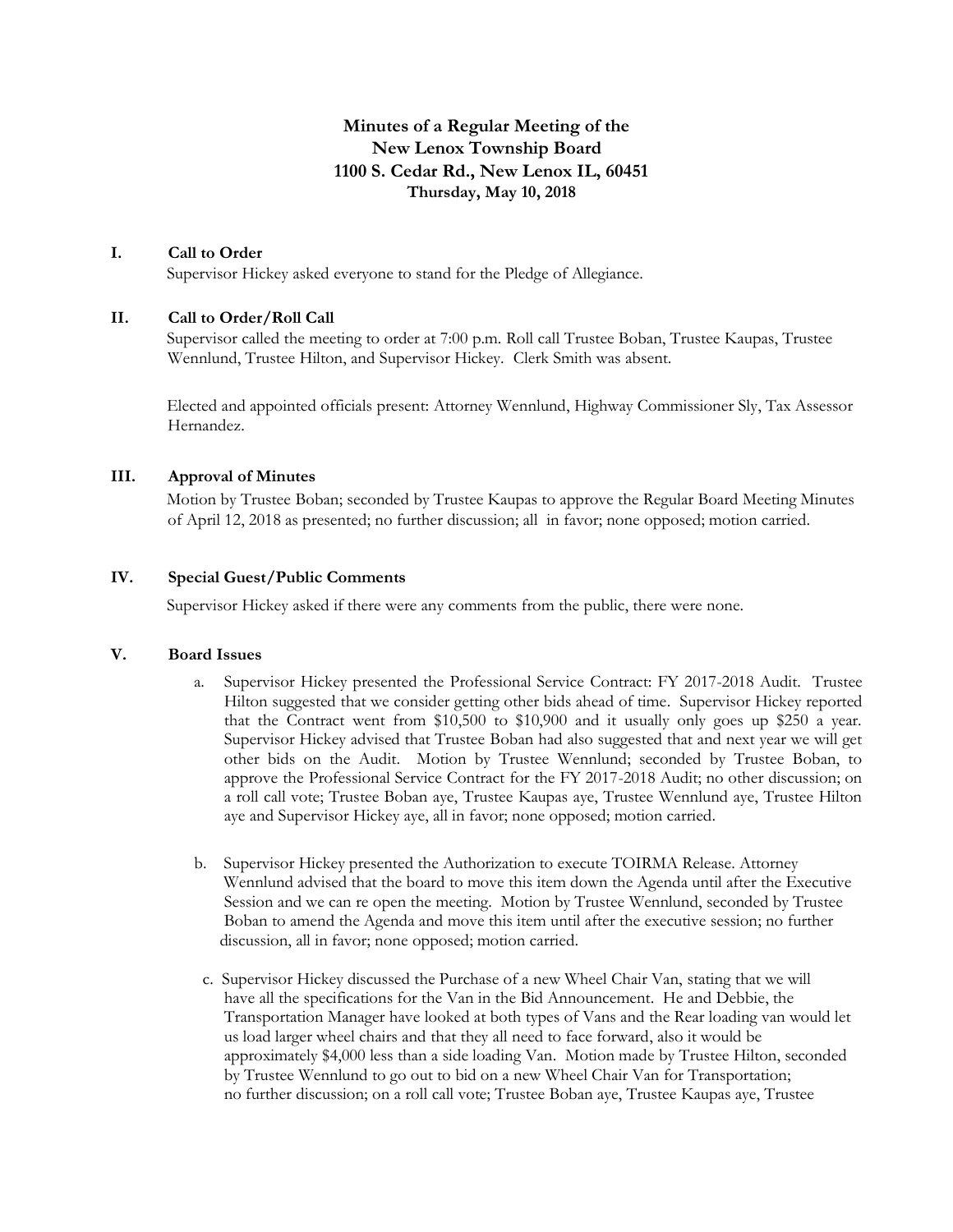Wennlund aye, Trustee Hilton aye and Supervisor Hickey aye, all in favor; none opposed; motion carried.

# **VI. Report from Township Officials**

# **A. Supervisor**

1. Building Improvements and Repairs

Supervisor Hickey reported that Middleton Overhead Doors has replaced all three garage door openers at a cost of \$2,002 for all three door openers. Doors are very quiet now and work great.

Supervisor Hickey reported that on the Economic Interest statement one person filed on May 1<sup>st</sup> and we are in compliance.

Supervisor Hickey reported that the plans for the remodeling of the Township are now at the Fire Department and the Village of New Lenox for approval.

# **B. Trustee Reports**

- 1. Trustee Boban reported; On May 5th, Recycle Day that Lincoln Way West Athletic Football Team did a great job, but next year we should have them come at 8 am as the people arrived earlier than scheduled. Everything went very smooth and at the end of the day it only took a half hour to clean up everything after gate closed.
- 2. Trustee Kaupas reported that she wasn't able to go to TRIAD this month or the opening of the New Northern Food Bank.
- 3. Trustee Wennlund reported the cemeteries are going well.

Trustee Wennlund. He pointed to what the Constitution says about Township Government. Trustee Wennlund mentioned a HB that is on the 2nd read in the House which he believes the bill will get out and go to the Senate and get wings. He is concerned about all the amendments that could happen. Trustee Wendlund warns that we need to pay close attention to this issue and be vocal on the value of Township Government, also he stressed the need to reach out to our local Legislatures and voice your opinion. He also stressed that we need to show what services are being performed by the Township. The Village of New Lenox has a Facebook page, which is run by Maureen Carrigan, called "What's Happening in New Lenox". He encourages everyone to sign in and join the group and also the Township should consider developing a page Facebook Group so people can join and state the services that they have received from the Township.

- 4. Trustee Hilton reported that we had a total of 766 rides this month and we are up 50 rides from last month. She also reported she was able to visit the "Southern" Northern Illinois Food Bank. It is a beautiful facility.
- **C.** Clerk Smith was absent
- **D.** Highway Commissioner reported that it quit snowing and that the ditches are in full swing.
- **E.** Assessor reported that she attended a Will County Luncheon. At the luncheon, TOI was there and they reported about the Legislative Bill and they were not clear about it, but they do have a Legislative Committee. She also thanked Velocita Technology for providing lunch to the employees the other day. We also enjoy the new phone system; phone bill went from \$315 to \$193 a month and Comcast internet is working out great.